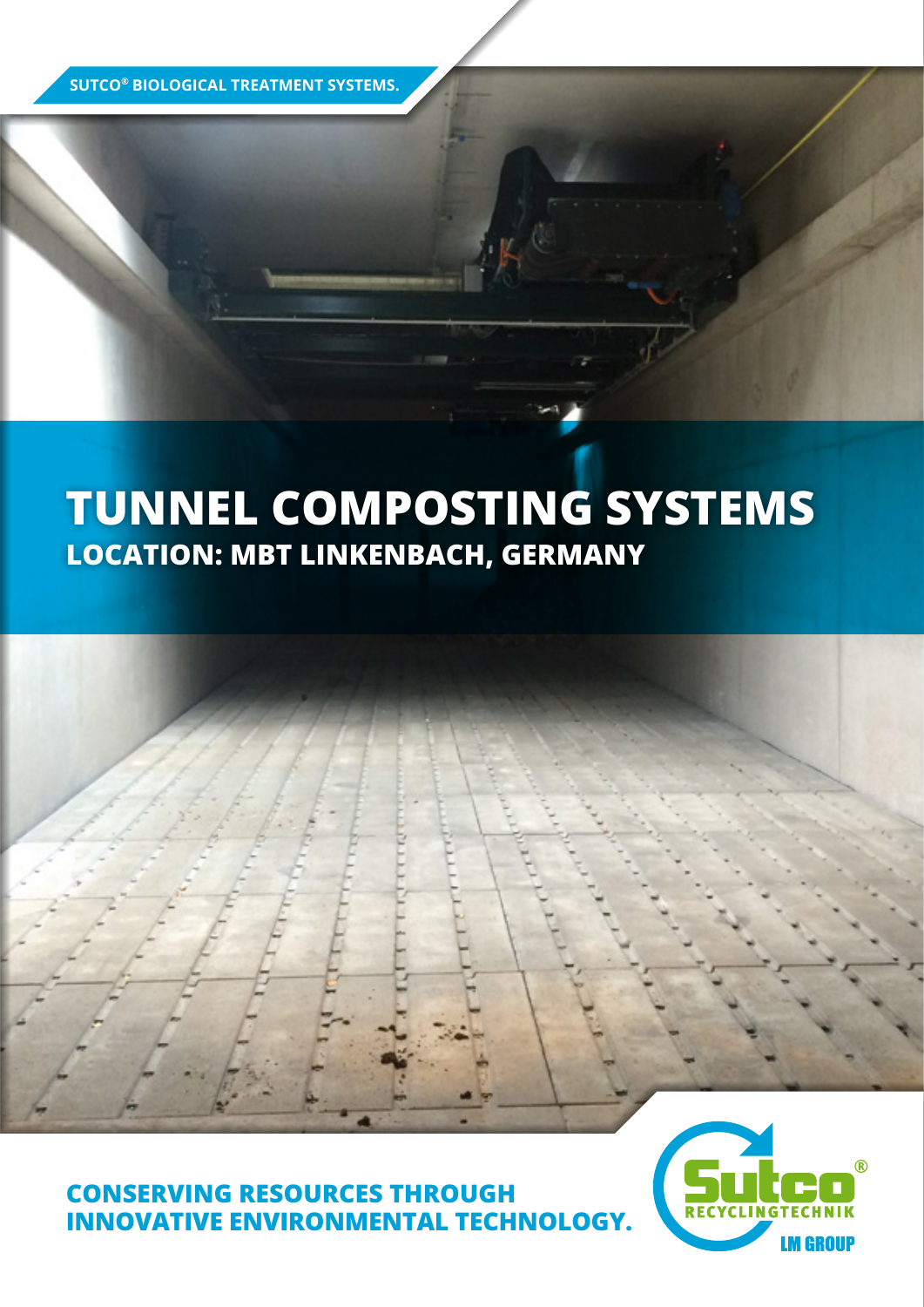



### **TUNNEL COMPOSTING SYSTEMS MBT LINKENBACH**

**MECHANICAL-BIOLOGICAL WASTE TREATMENT PLANT-NEWEST TECHNOLOGY FOR THE ENVIRONMENTALLY PROCESSED PROCESSING OF WASTE TO THE LATEST TECHNICAL STAND.**

#### **CUSTOMER:**

**Kreisverwaltung Neuwied, Germany**

**LEADTIME: 2014 - 2015**

**INVESTOR / OPERATOR: Kreisverwaltung Neuwied, Germany**

**THROUGHPUT: 60.000 Mg/a (residuals total)**

## **COMPOSTING HALL**

**DESCRIPTION OF MACHINERY**

#### **TUNNEL 1 - 8 CHARGE**

**The fine fraction of the MT is fed to the intensive composting hall and charged there to a travelling and reversing belt above tunnel ceiling. The travelling and reversing belt can move up above the ceiling openings in tunnels 1-8 to throw the material into the respective tunnel through the ceiling opening.**

**In front of the tunnels there is a travelling bridge with a charging system. The charging system is designed to move into the respective tunnel, acceptthe thrown-in material of the travelling and reversing belt and distribute it uniformly in the respective tunnel.**

**During the first 2 weeks the input material is treated by targeted aeration and wetting process such that the organic fraction is decomposed step by step during the first composting phase.**

**QUALITY OUTPUT: AT4 < 15 mg/g DOC < 800 mg/l**

**SCOPE OF WORK:**

**Concept, design as well as construction part building, delivery and assembly, tunnel, aeration- and water technology, exhaust air cleaning, commissioning and trial operation.**

#### **CHANGEOVER TUNNEL 1 - 8, CHARGING TO TUNNEL 9 - 16**

**After approx. 2 weeks of composting the material which starts to decompose is changed over from the tunnels 1-8 to the tunnels 9-16. The material is transported from the tunnel by a wheeled loader and charged to a dosing feeder with a decompacting unit. The material thus loosened is fed to a ferrous separator in dosed manner and again freed of the residual ferrous metals.** 

**Another feeding belt feeds the material to be composted to a second travelling and reversing belt. The travelling and reversing belt can move up above the ceiling openings in tunnels 9-16 to throw the material into the respective tunnel through the ceiling opening. In front of the tunnels there is a second travelling bridge with a charging system. The charging system is designed to move into the respective tunnel, accept the thrown-in material of the travelling and reversing belt and distribute it uniformly in the respective tunnel. The charged material remains there for another 2 weeks to decompose the organic fraction in the 2nd composting phase by a targeted aeration and 2nd wetting process again such that the required output parameters are met.**

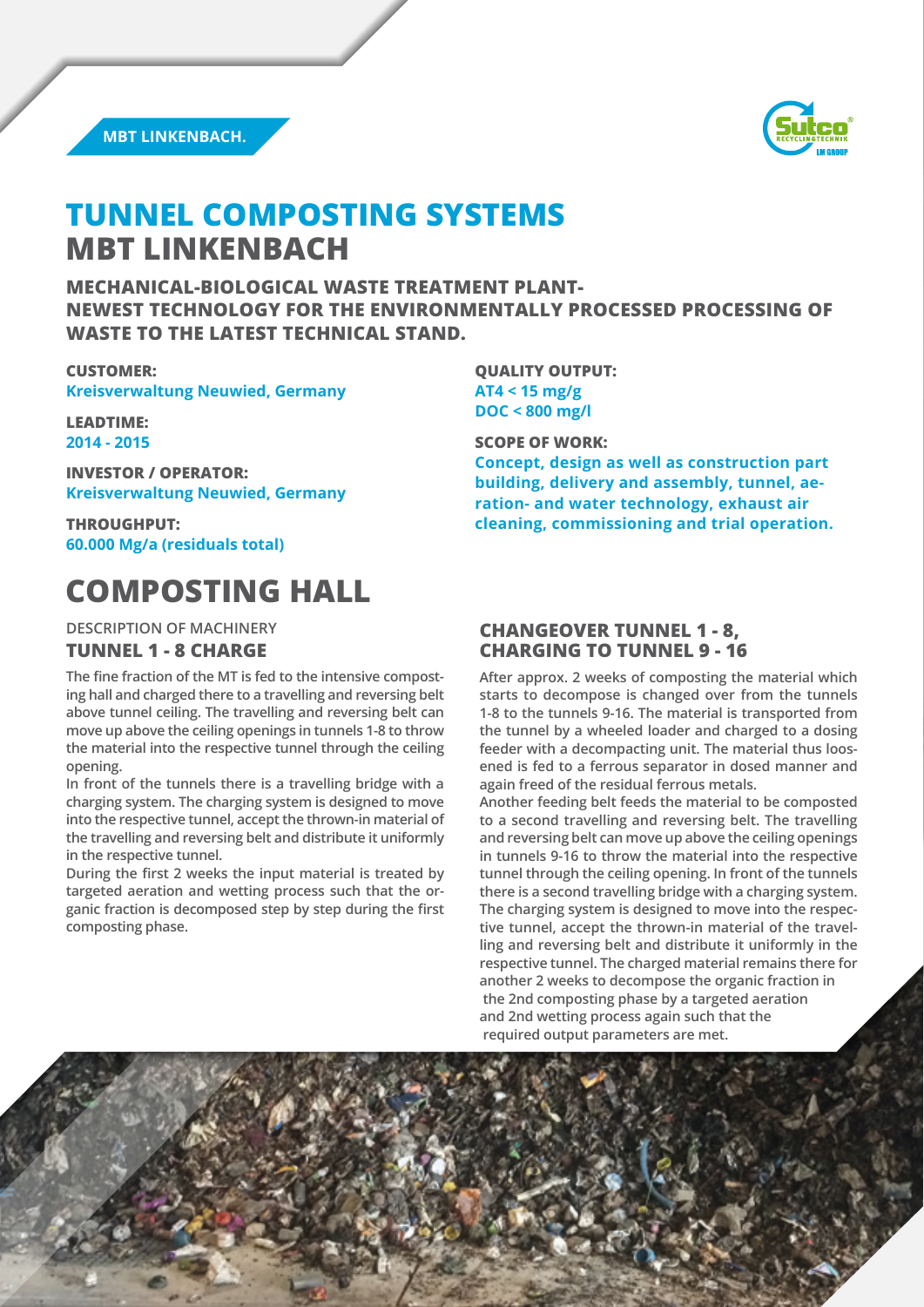# **MBT LINKENBACH COMPOSTING HALL**

#### **DIMENSIONS: 100 x 40 m<sup>2</sup>**

**SUPPORT: Wooden supporting framework on concrete supports**

**ROOF AND WALL CLADDING: Sheet with trapezoidal corrugations with foil roof and K1 insulation, walls made of isolation panels**

**HALL DOORS: 4 rolling doors and 1 sectional door**





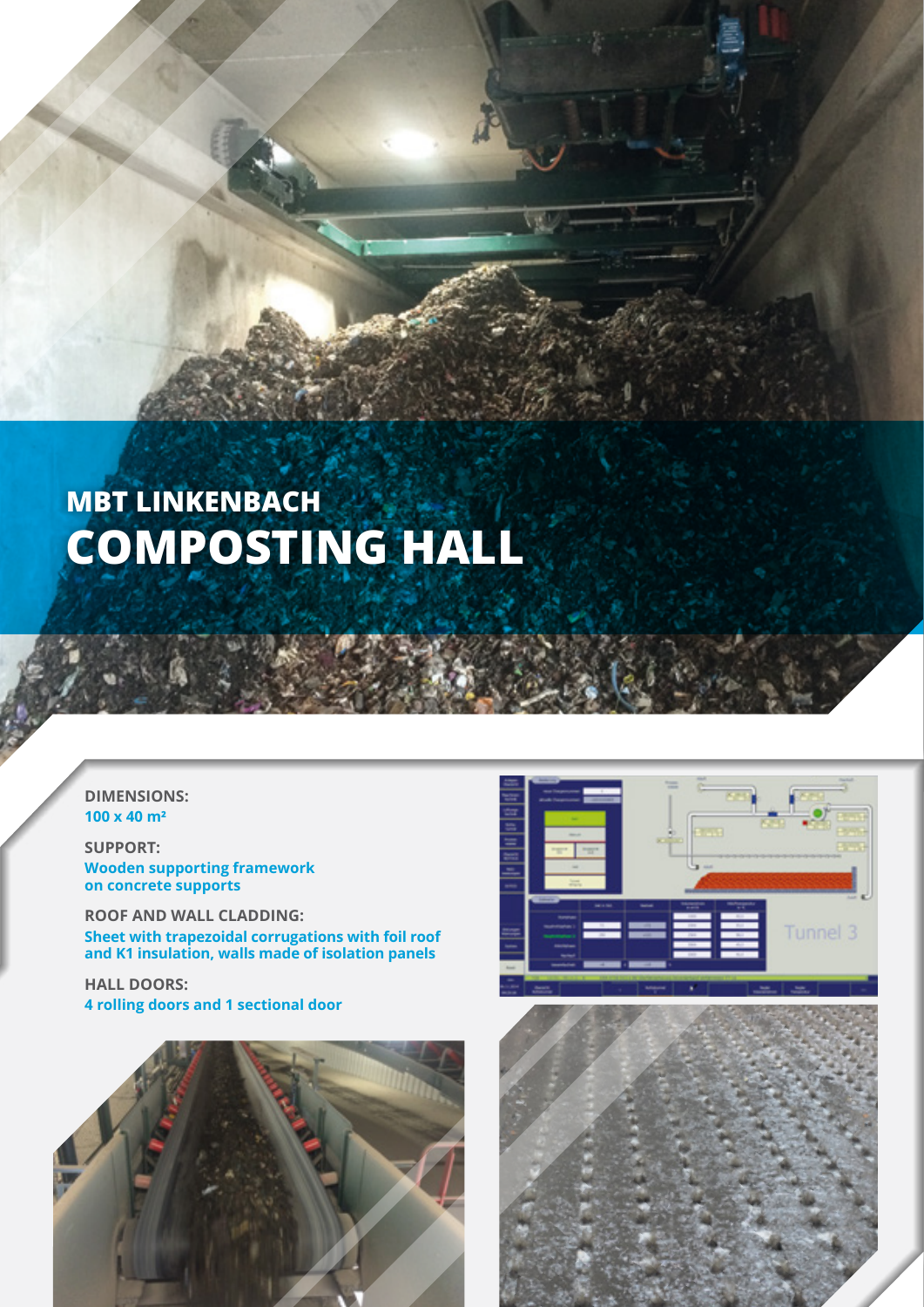



### **POST-COMPOSTING**

#### **DISCHARGE TO CONTAINER LOADING FOR POST-COMPOSTING**

**After the expiration of the 4-week intensive composting phase the material to be composted is transported to the post-composting system.**

**To this effect, the tunnels 9-16 are emptied by wheeled loaders and charged to the dosing unit with its decompaction unit. The material such loosened is again freed from the remaining ferrous materials by the ferrous separator in dosed manner before it is transported for loading containers.**

**The containers such filled are then transported to the near open post-composting system, emptied and layered by the wheeled loader to form a windrow. In the postcomposting area the material to be composted is subjected to further treatment by further aeration, wetting and changeover process until the depositing criteria for a final storage are met.**



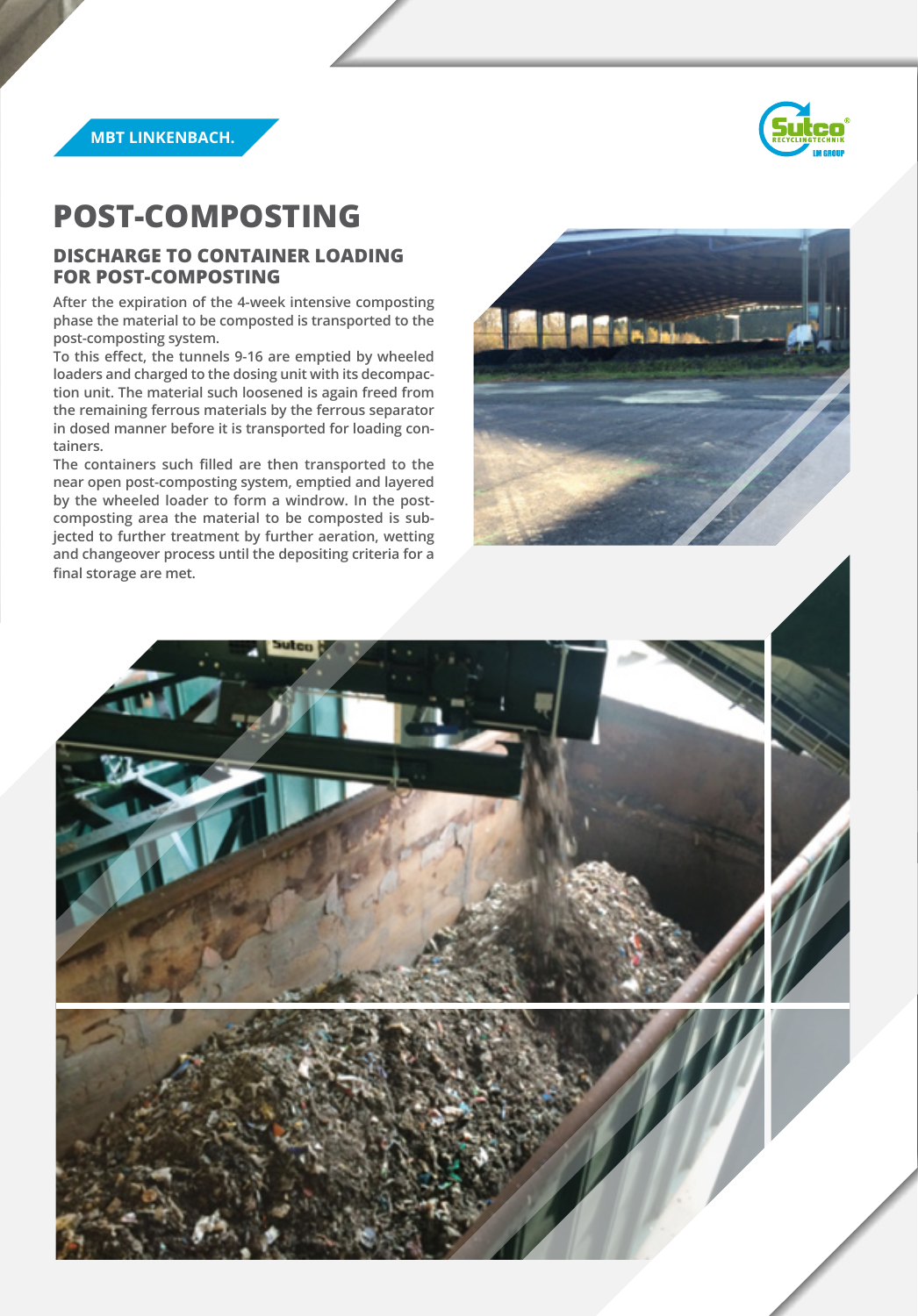

**MBT LINKENBACH.**

## **COMPOSTING TUNNEL**

- a **16 composting tunnels with a composting volume of a total of approx. 5,500 m3.**
- a **The 16 composting tunnels are individually designed as a closed system.**
- a **Tunnel dimensions L x W x H = approx. 25 m x 5.0m x 4.6 m, filling height approx. 2.8 m**
- a **Tunnel gates for sealing the tunnel entrance; the tunnel gates are hooked and unhooked by a lifting system and are laterally moved.**
- a **Composting process control by controlling the air flows and multiple leaf dampers for temperature control as a wetting.**
- a **The entire tunnel bottom is equipped with specially developed aeration plates to ensure a uniform aeration of the material to be composted to the bottom to avoid a discharge of suspended matter to the leachate. The exhaust air is sucked at the tunnel ceiling to operate the tunnel continuously in vacuum.**
- a **Condensate is collected below the aeration floor and fed to the process water accumulator. From there, the tunnel wetting units are supplied with water below the tunnel ceiling to wet the material to be composted uniformly by spraying nozzles.**